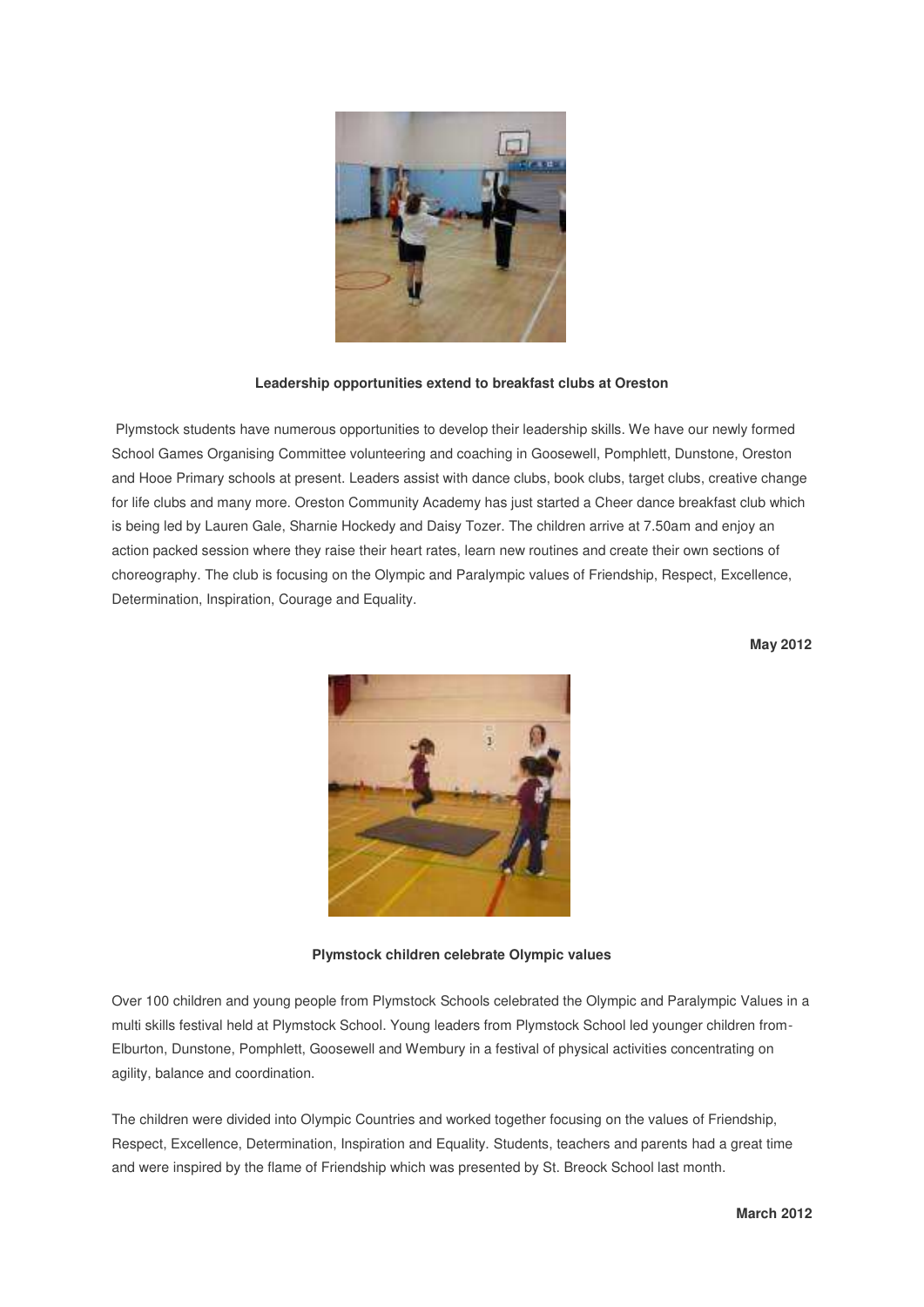

## **Oreston Primary Children use KS1 Mobile Fitness Centre**

On Friday 24 February nearly 100 children from Oreston Primary School were involved in physical activity using the new KS1 Mobile Fitness Centre. The focus of the sessions were directly based around the learning outcomes of the KS1 National Curriculum and included the following

- To recognize how your body feels when still and when exercising
- To watch copy and describe what you and others have done

The children used specialist gym equipment including bikes and rowers which proved to be inspiring and motivational for them. They moved around 4 activity stations which were :

• jump rope, bikes, running and rowing

The children had to work as hard as they could in an allocated time and then recognize the effects of exercise on their bodies. The warmed up and cooled down to dance routines from Dance Animation (a dance resource produced by the School Sport Partnership) The sessions got the 'thumbs –up' from all children and they were left inspired by the fitness centre and the positive effects exercise can have on their bodies.

If any other primary schools would like to take up this opportunity they may book through the Plymouth School Sport Partnershi[p www.plymouthssp.co.uk](http://www.plymouthssp.co.uk/)

**February 2012** 



**British Cycling Opportunities** 

Students from Plymstock School have been working with a British Cycling Champion on a new Go-Ride scheme. Jodie Vickery ex National X-Country cycling champion has been coaching year 7 girls, students from our Communications provision and children from our local primary schools.